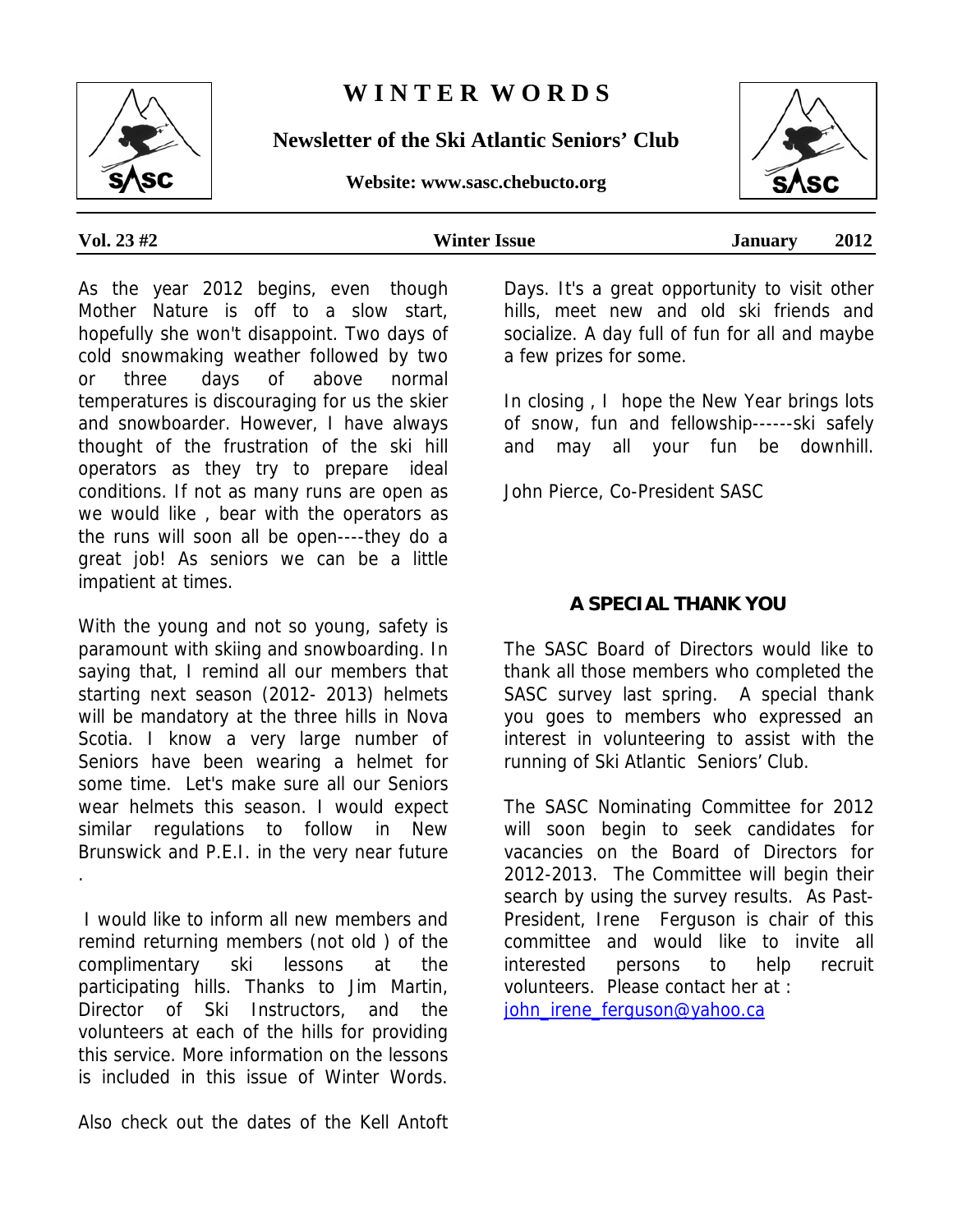# **SKI INSTRUCTIONS**

Ski instruction is provided for SASC members at our participating ski hills on a regular basis. The instructors volunteer their time to make sure everyone has a safe and enjoyable time on the hill. This year our helpful CSIA instructors are :

| Ski Hill           | <b>Instructors</b>                         | Day                              | <b>Meeting Place</b> |
|--------------------|--------------------------------------------|----------------------------------|----------------------|
| Ski Ben Eoin       | Les Elworthy<br>Jim Melanson<br>Vern Walsh | Wed. 10:30 am                    | Top of Chair         |
| <b>Ski Martock</b> | Johanna Redden                             | Wed. 11:00 am                    | In Front of Racks    |
| Ski Wentworth      | <b>Jim Martin</b><br>Dan Stewart           | Thur.<br>$9:30$ am<br>$10:30$ am | Bottom of the Chair  |
| Ski Poley          | Sandy Hogan<br>Linda Homenick              | $10:30$ am<br>Thur.              | Inside Lodge         |
| <b>Ski Crabbe</b>  | Ray Kaine<br><b>Tony Little</b>            | Tues.<br>$1:00$ pm               | Lodge                |
| Ski Mt. Farlagne   | Lloyd Gagnon<br><b>Gary Thorne</b>         | Thur.<br>$2:00$ pm               | To be determined     |

(Confirm by checking notices at hills)

# **REMINDER—SKI HILL SIGN-IN**

SASC Membership (skiing) cards are NOT lift tickets. Each day you visit a SASC participating ski hill to ski you MUST sign the SASC Ski Day Register and accurately record your SASC number to get a lift ticket for the day.

A Social Membership does NOT entitle you to skiing privileges and you SHOULD NOT sign the Register when visiting a ski hill.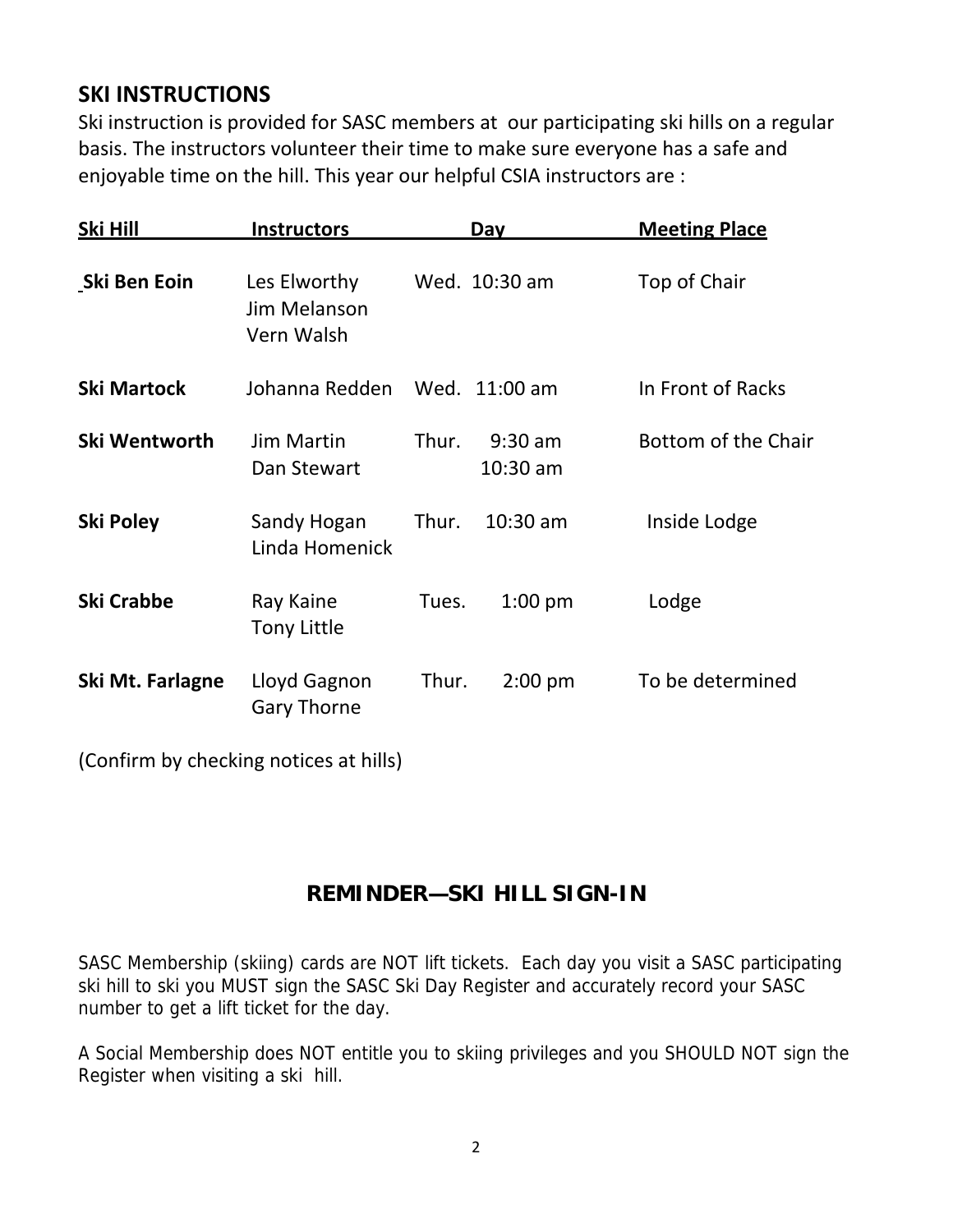## **KELL ANTOFT DAYS**

The special days honouring the founder of SASC were well attended at both Ski Wentworth and Ski Martock. Upcoming Kell Antoft Days are as follows:

| Ben Eoin        | February 15 |
|-----------------|-------------|
| Poley Mountain  | February 22 |
| Crabbe Mountain | February 23 |
| Mont Farlagne   | February 24 |

Skiers planning to travel to the various hills are to make their own arrangements for accommodations. The following lists may be of help:

**Ben Eoin—**The Birches at Ben Eoin located at the ski hill can be contacted at e-mail: reservations@thebirchescountryinn.ca Tel: (902) 828-2277

**Ski Poley—**The rates are shown for Feb. 21 and/or Feb. 22. When booking state that you are a member of Ski Atlantic Seniors Club.

Amsterdam Inn (inns@nbnet.nb.ca) Single \$87, dbl. \$97., suite \$125. Bfst. incl.

Fairway Inn: (fairway@nbnet.nb.ca) Tel. 1-800-565-2660 Double \$87., Bfst. incl. Pool, hot tub, sauna

All Seasons Inn jenkins@nb.sympatico.ca Tel: (506)433-2220 Double \$59. Cont. Bfst. incl., Restaurant on site

### **Ski Crabbe—**

The RAMADA Hotel, on the north side of Fredericton is recommended, by Linda Hubbard, as the most inviting for a group, at reasonable rates. It is a 45 minute straight forward drive to Crabbe Mountain.

16 rooms have been tentatively reserved at a Group Discount rate,10 rooms with 2 queens,and 6 studio rooms.

STUDIO ROOMS: 1 queen + 1 pull-out

1 person - \$99.00 + tax; includes 1 full breakfast

2 people - \$105.00 + tax; includes 2 full breakfasts

BEDROOM with 2 QUEEN beds ( newly renovated ) 2 people - \$109.00 + tax; includes 2 full breakfasts

Restaurant, with varied menu, opens at 7 a.m. Kitchen is open until 11p.m.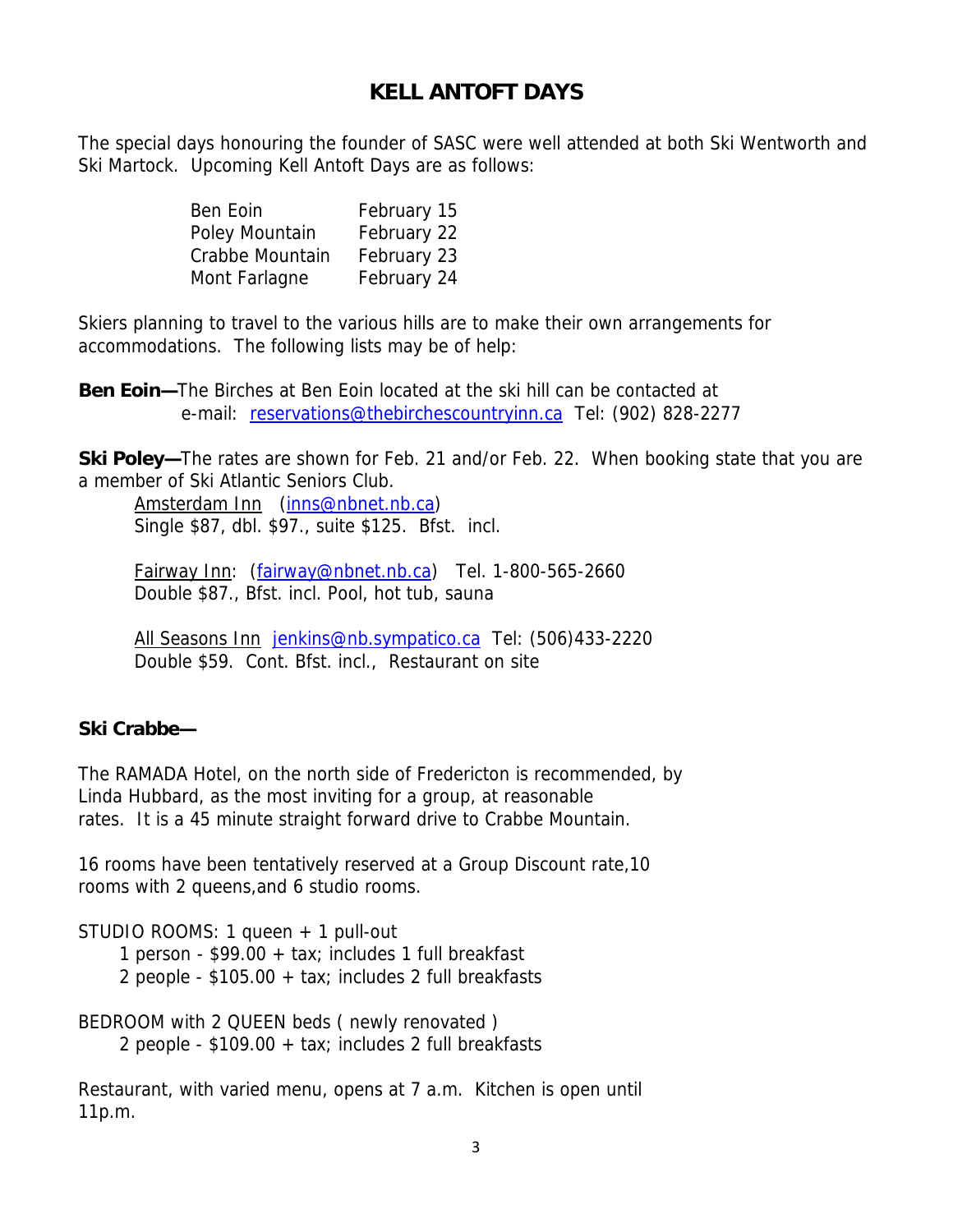(cont.) Included full hot breakfast has 7 options and fast service. There's a POOL, HOT TUB, and Lounge.

If booking here, in order to get the Discount Rate for SASC, you need to reserve by Feb.14th. The number is: 1-506-460-5500.

If booking at other hotels/motels, you'll need to make your own arrangements. Riverside Resort ( Mactaquac ); 1-506-363-5111 Best Western ( Bishop Dr.); 1-506-455-8448 Amsterdam Inn ( Bishop Dr.) 1-506-474-5050 Howard Johnson ( The old Wandelyn on Prospect St.); 1-506-462-4444 Fredericton Motor Inn ( top of Regent St.); 1-506-455-1430 Silverwood Motel ( old Trans. Can. Hyw.); 1-506-458-8676

**Mont Farlagne** (nr. Edmunston) Quality Inn –919 Canada Road. (AAA.com) Tel. 506-735-5525 Restaurant, pool , sauna. Ask for special rate for senior skiers.

# **SASC DIRECTORS – SKI HILLS**

902-562-1268 506-832-7848

902-798-0028 506-457-0362

Ski Wentworth: Lorraine Haley Mont Farlagne: Gary Thorne 902-897-2511 506-735-8542

Ben Eoin; Kathy Gouthro Poley Mountain: Murray Goodman

Ski Martock: Lee Brannen Crabbe Mountain: Linda Hubbard

#### **CORRECTION –BEN EOIN HOURS**

The hours of operation are:

|                  | Monday to Friday 9:30 a.m. to 9:30 p.m. |
|------------------|-----------------------------------------|
| <b>Saturdays</b> | 9:00 a.m. to 9:00 p.m.                  |
| <b>Sundays</b>   | 9:00 a.m. to $5:00$ p.m,                |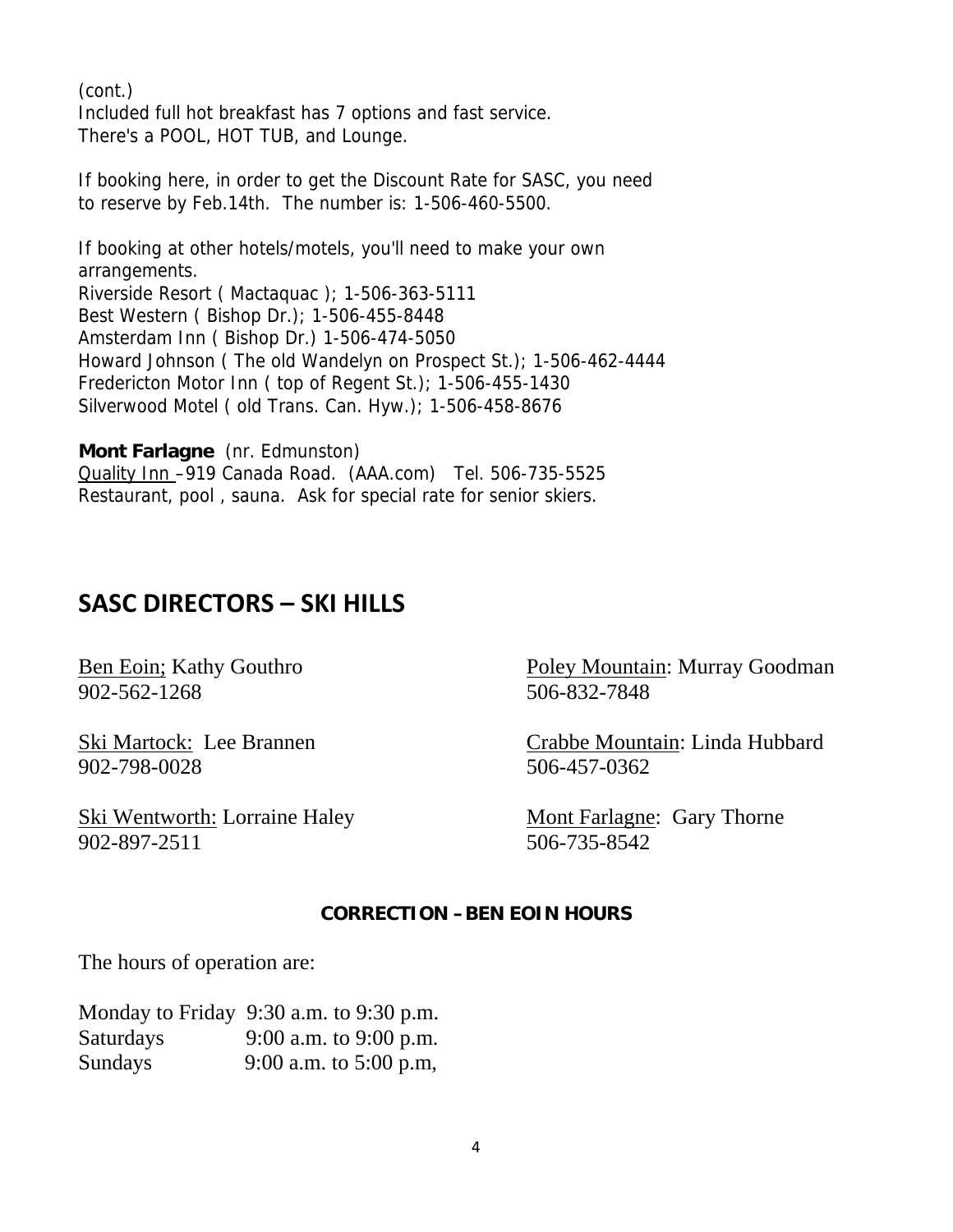## **SKI TIP---Buying Goggles**

- Goggles come in different sizes so be sure to try on several pairs to ensure a good fit.
- If you are wearing your goggles over glasses then select a pair designed for this purpose. Goggles for wearing over glasses will stand out from your face a bit further to allow space for the glasses but will reduce peripheral vision slightly. If you don't need this feature then go with the standard goggles for slightly improved peripheral vision.
- Modern goggles have double lenses much like modern windows. This feature pretty much eliminates the old fogging problem from years past. Double lenses are a musthave feature.
- Take along your ski helmet when shopping for goggles to be sure you have a good fit between the goggles and the helmet with no gap between the top of the goggles and the helmet. A gap here can cause headaches when skiing in cold weather.
- If you have one pair of goggles like I do then you will probably want an amber coloured lens. Amber colour allows for improved contrast on those flat light days and are overall probably the best compromise in lens colour for our ski conditions.
- One of the problems with goggles is scratches on the lens so keep your goggles in a cloth bag when not in use to prevent them getting scratched. Also I find it better not to leave them on my helmet between ski days as it reduces the elasticity of the strap.

See you on the slopes

Jim Martin, SASC Instructor

Wentworth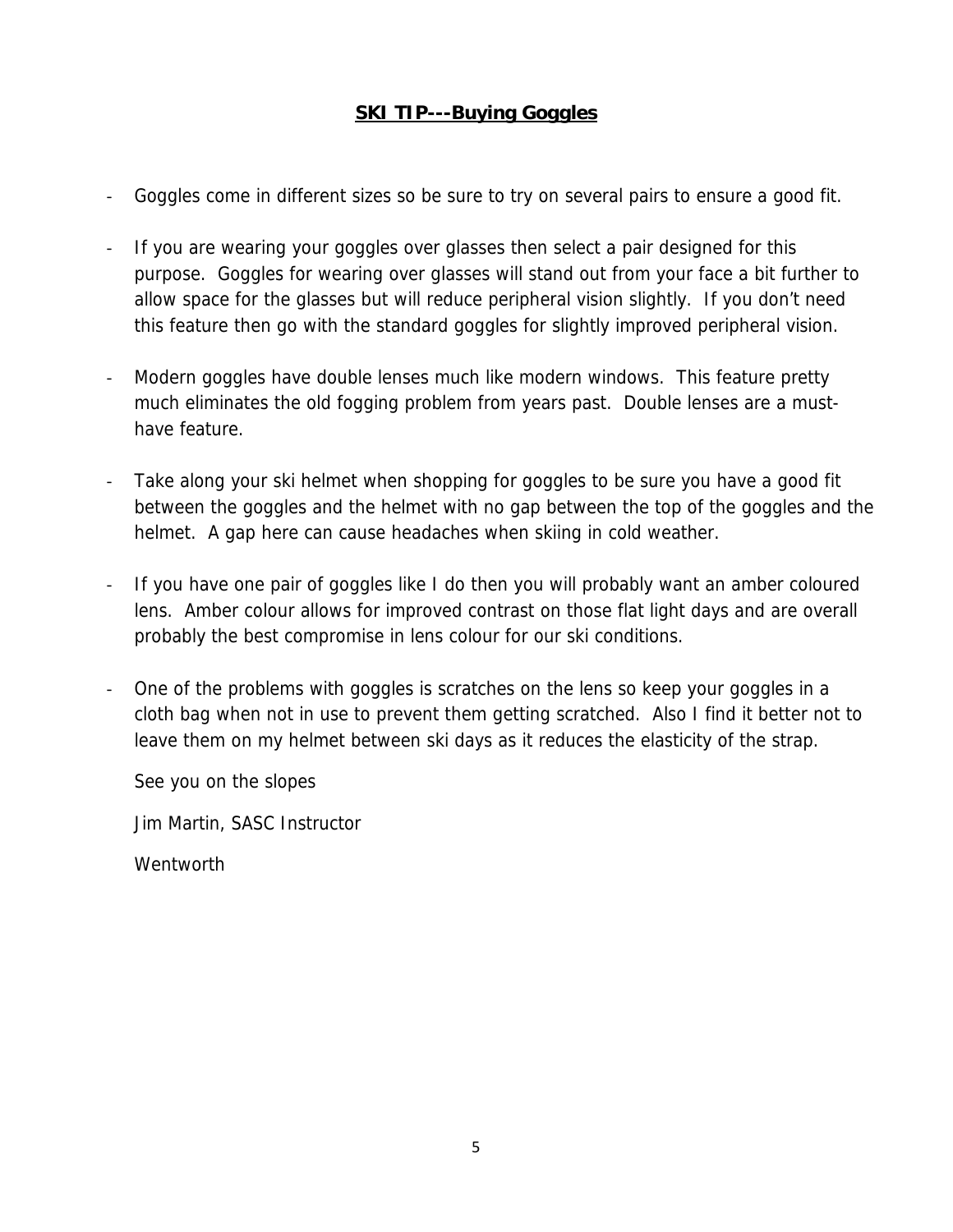### **NAME TAGS**

If you have misplaced your name tag or would like to have an extra one, they must be ordered directly from the supplier at a cost of \$7.95 (Push Pins) or \$9.95 (magnetic) plus the cost of shipping from:

Metaline Graphics, Box 68, 65 Hwy #3, Hubbards, NS B0J 3T0 Tel – (902) 857-9109 E-Mail **artwork@metalinegraphics.com** 

**NOTE:** New members names have been sent to Metaline Graphics and you can expect to receive your free name tag by mail in two weeks time. If you haven't received it by mid-February please contact Mary Drake at 902-826-9199.

# **Agreement With Mark's Work Warehouse**

Ski Atlantic Seniors' Club is pleased to announce purchases from Mark's Work Warehouse may be embroidered with the SASC logo for a nominal fee (just \$5.25 to \$5.75). Present your SASC membership card at any Mark's Work Warehouse and give the SASC account number #00245384. Most purchases will receive a 10% discount. Individual orders may be made, with the exception being ball caps which must be ordered in lots of 12 or more. The embroidery machines must be reconfigured to embroider them. Anyone wishing to order a ball cap for \$ 4.99 plus embroidery and shipping fees, please email Irene Ferguson

**(john\_irene\_ferguson@yahoo.ca)** These ball caps are very nice and are similar to those available two years ago.

## **CONGRATULATIONS!**

Congratulations are extended to the Shediac Bay Ski Club on the occasion of its Silver Anniversary.